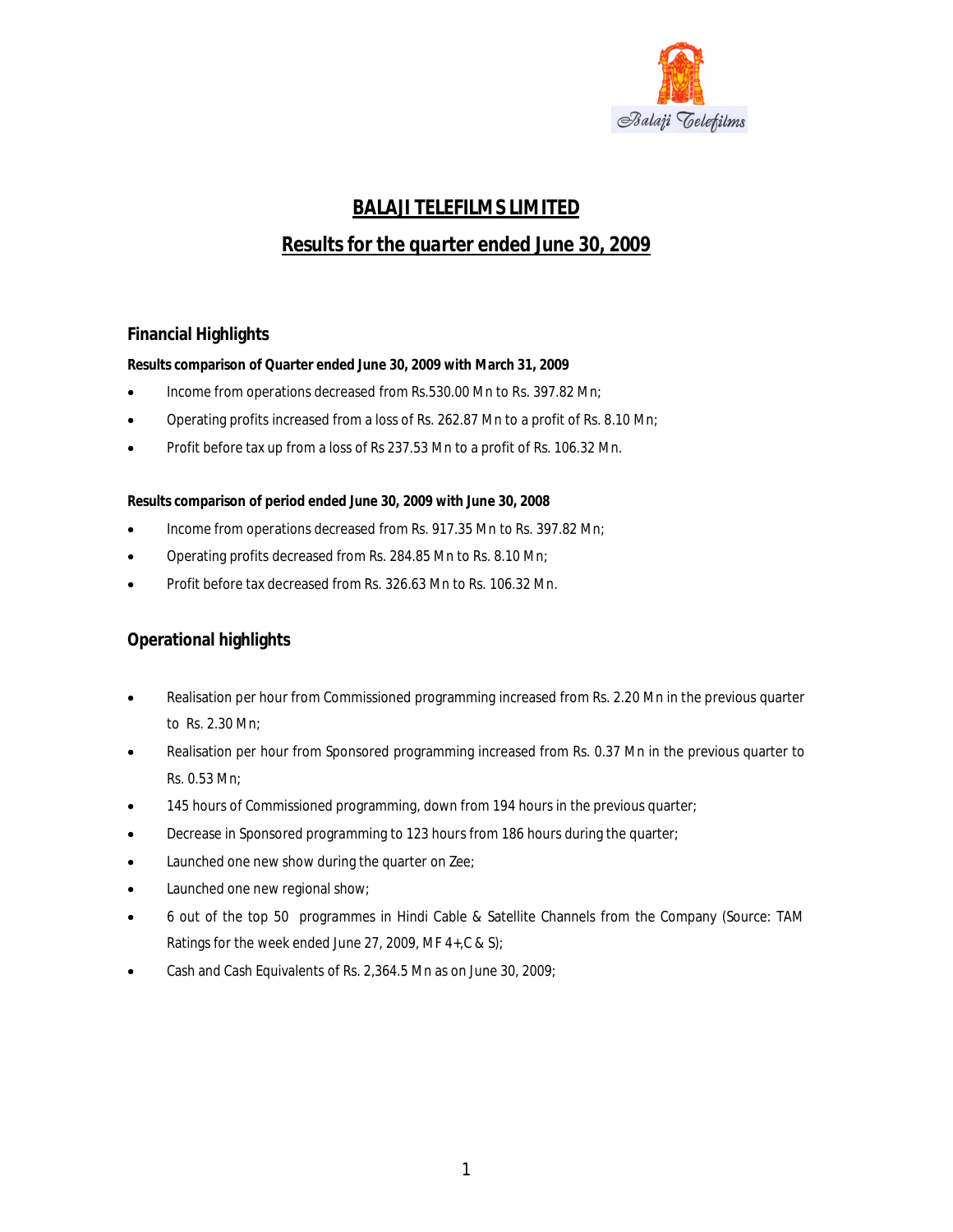

**Results for the quarter ended June 30, 2009**

The unaudited financial results for the quarter ended June 30, 2009 were taken on record by the Board at its meeting held on July29, 2009.

|                                     |        | <b>Quarter Ended June</b> | <b>Quarter Ended</b> |             |           |  |
|-------------------------------------|--------|---------------------------|----------------------|-------------|-----------|--|
|                                     | 30,    |                           | Growth               | March 31st, | Growth    |  |
| <b>PARTICULARS</b>                  | 2009   | 2008                      |                      | 2009        |           |  |
| <b>INCOME FROM OPERATIONS</b>       | 397.82 | 917.35                    | $-56.63%$            | 530.01      | $-24.94%$ |  |
| <b>TOTAL EXPENDITURE</b>            | 364.75 | 598.45                    | $-39.05%$            | 667.77      | $-45.38%$ |  |
| <b>OPERATING PROFIT</b>             | 33.08  | 318.90                    | $-89.63%$            | (137.76)    | 124.01%   |  |
| Depreciation                        | 24.97  | 34.05                     | $-26.67%$            | 125.10      | $-80.04%$ |  |
| OPERATING PROFIT AFTER DEPRECIATION | 8.10   | 284.85                    | $-97.15%$            | (262.86)    | 103.08%   |  |
| Other Income                        | 98.22  | 41.49                     | 136.72%              | 25.33       | 287.70%   |  |
| <b>PROFIT BEFORE TAX</b>            | 106.32 | 326.63                    | $-67.45%$            | (237.53)    | 144.76%   |  |
| <b>Provision for Taxation</b>       | 16.67  | 103.76                    | $-83.93%$            | 91.26       | $-81.73%$ |  |
| NET PROFIT AFTER TAX                | 89.65  | 222.57                    | $-59.72%$            | (146.27)    | 161.29%   |  |
| <b>EARNINGS PER SHARE</b>           | 1.37   | 3.41                      | $-59.72%$            | (2.24)      | 161.37%   |  |
| (Face Value Rs. 2)                  |        |                           |                      |             |           |  |
| <b>KEY RATIOS</b>                   |        |                           |                      |             |           |  |
| Operating Margin (%)                | 8.31%  | 34.76%                    | $-76.08%$            | $-25.99%$   | 131.99%   |  |
| Net Profit Margin (%)               | 22.53% | 24.26%                    | $-7.12%$             | $-27.60%$   | 181.65%   |  |

The profit and loss account is summarized below: (in Rs. Mn except per share data)

*Management discussion and analysis on Unaudited Financial Results of the Company for the Quarter ended June 30, 2009*

# **Revenues**

The Company recorded income from operations in the quarter of Rs. 397.82 Mn as compared to Rs. 530 Mn for the quarter ended 30 March, 2009. Revenue contribution from Commissioned programming was Rs. 331.8 Mn against Rs. 425 Mn for quarter ended March 2009, while that of Sponsored programming was Rs. 65.4 Mn as against Rs. 69 Mn in the same period. The share of commissioned programming in the revenues during the quarter was 83.5% while that of sponsored programming was 16.5%.

The revenue-wise distribution between commissioned and sponsored programming during the quarters ended June 30, 2009, March 31, 2009 and June 30, 2008, is as follows: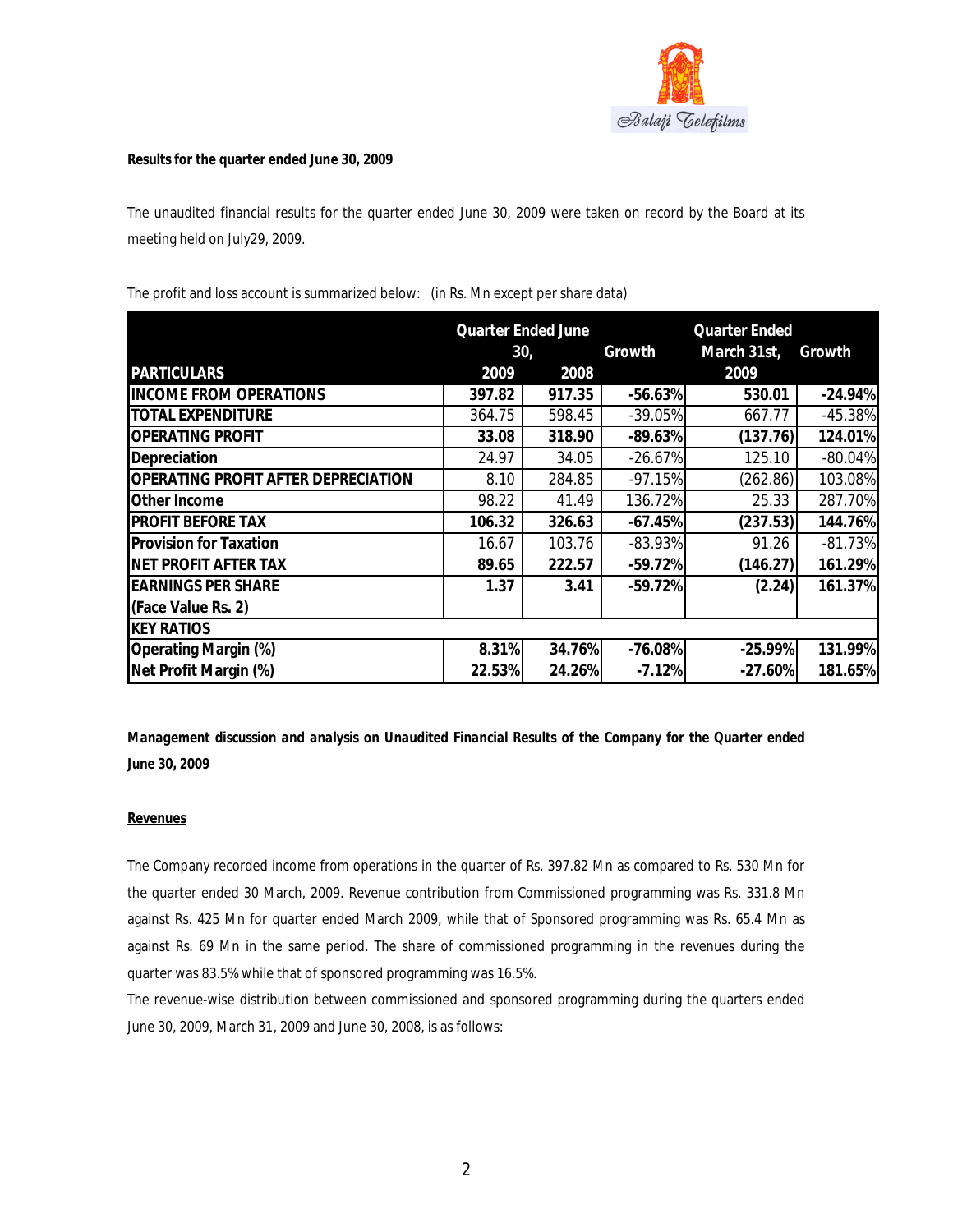

| Show Type    |        | Revenue for Q ending, (Rs. Mn.) |        |        | Percentage |        |  |
|--------------|--------|---------------------------------|--------|--------|------------|--------|--|
|              | Jun-09 | Jun-08                          | Mar-09 | Jun-09 | Jun-08     | Mar-09 |  |
| Commissioned | 331.76 | 850.60                          | 424.99 | 83.5%  | 92.9%      | 86.0%  |  |
| Sponsored    | 65.40  | 65.43                           | 69.20  | 16.5%  | 7.1%       | 14.0%  |  |
| <b>TOTAL</b> | 397.16 | 916.03                          | 494 19 | 100%   | 100%       | 100%   |  |

#### **Programming Mix**

Commissioned & Sponsored Programs

The hour-wise programming distribution during the quarters ended June 30, 2009, March 31, 2009 and June 30, 2008 is as follows:

| Show Type    | Hours for $\overline{Q}$ ending |        |        |        | Percentage |        |  |
|--------------|---------------------------------|--------|--------|--------|------------|--------|--|
|              | Jun-09                          | Jun-08 | Mar-09 | Jun-09 | Jun-08     | Mar-09 |  |
| Commissioned | 144.50                          | 276.50 | 193.50 | 54.1%  | 68.0%      | 51.1%  |  |
| Sponsored    | 122.50                          | 130.00 | 185.50 | 45.9%  | 32.0%      | 48.9%  |  |
| <b>TOTAL</b> | 267.00                          | 406.50 | 379.00 | 100%   | 100%       | 100%   |  |

#### **Other Income**

The Other Income during the quarter was Rs. 98.22 Mn against Rs. 25.06 Mn in the previous quarter.

#### **Gross Block**

The Company's net block is at Rs. 394.78 Mn as on June 30, 2009. The capital work in progress is Rs. 511.58 Mn upto June 30, 2009. This includes investment in construction of state-of-the art studios in order to meet increased programming requirements and further improvement in the quality along with improved production efficiency. This will also cater to the growing needs of the television and film industry.

#### **Investments**

As on June 30, 2009, the Company's total investments were at Rs. 2580.9 Mn including Rs. 300 Mn invested in a wholly owned subsidiary. Out of the above, Rs.2,307.0 Mn was invested in units of mutual funds whose market value as on June 30, 2009 was Rs. 2,369.8 Mn.

# **Debtors**

The Company's debtors (in days of income) are at 90 days as on June 30, 2009 as compared to 85 days as on March 31, 2009.

# **Loans and advances**

Loans and advances have increased from Rs 230.1 Mn to Rs 297.3 Mn as on June 30, 2009 as compared to the previous quarter. The Company's principal loans and advances comprised lease deposits for offices / studios and advances to subsidiaries.

# **Change in Programming during the quarter**